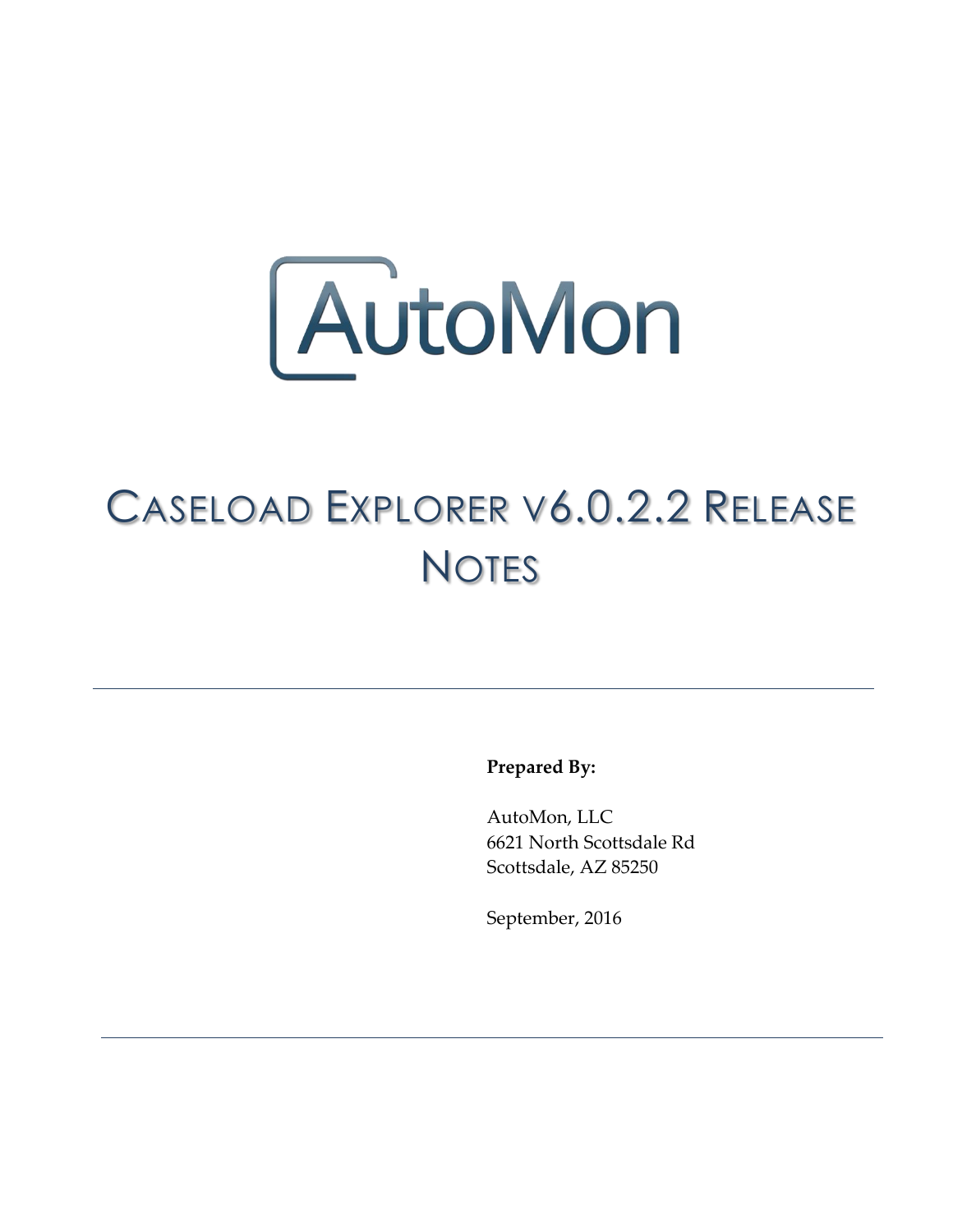

### **COPYRIGHT**

© 2016 AutoMon, LLC. All rights reserved. No part of this publication may be reproduced without the prior written consent of AutoMon, 6621 North Scottsdale Road, Scottsdale, AZ 85250.

#### **COMMENTS**

Your feedback is important to us and will help us to provide the most accurate and high quality information possible in our documentation. Send us comments or suggestions by e-mail to [support@automon.com.](mailto:support@automon.com)

#### **CHANGES**

The material in this document is for information only and is subject to change without notice. While reasonable efforts have been made in the preparation of this document to ensure its accuracy, AutoMon makes no representation or warranty, expressed or implied, as to its completeness, accuracy, or suitability, and assumes no liability resulting from errors or omissions in this document or from the use of the information contained herein. AutoMon reserves the right to make changes in the product design without reservation and without notification to its users.

### **CONTACT**

AutoMon, LLC 6621 North Scottsdale Road Scottsdale, AZ 85250 Phone: 480.368.8555 Fax: 480.718.2710

For Technical Support, visi[t http://www.automon.com/contact-us](http://www.automon.com/#!contact/c1d94)

For Product Information, visit [http://www.automon.com/solutions](http://www.automon.com/#!products/ch6q)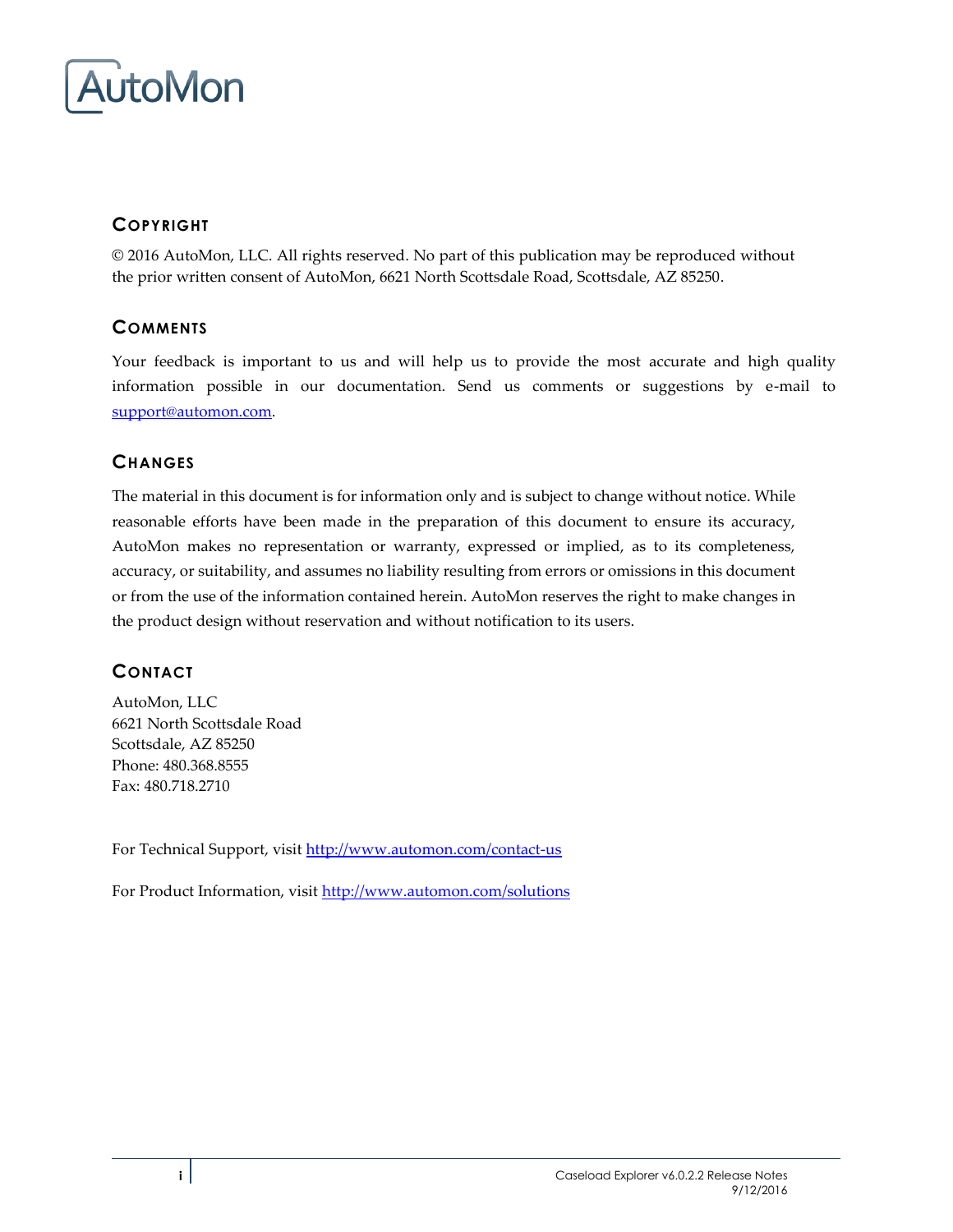# AutoMon

## <span id="page-2-0"></span>**TABLE OF CONTENTS**